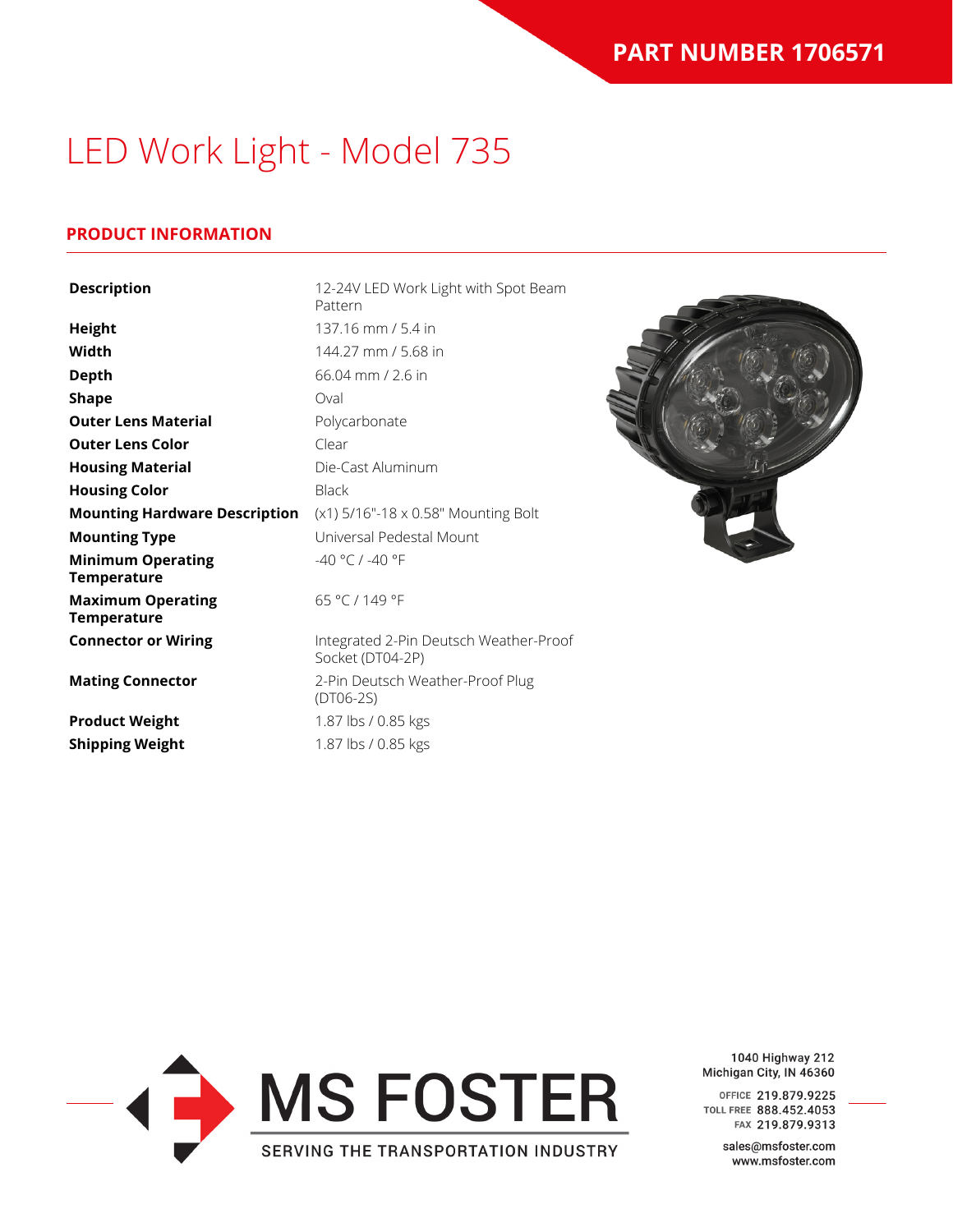# LED Work Light - Model 735

# **PRODUCT DIMENSIONS**



#### **ELECTRICAL SPECIFICATIONS**

| <b>Input Voltage</b>     | 12-24V DC                        |  |
|--------------------------|----------------------------------|--|
| <b>Operating Voltage</b> | 10-36V DC                        |  |
| <b>Red Wire</b>          | Positive                         |  |
| <b>Black Wire</b>        | Negative                         |  |
| <b>Current Draw</b>      | 3.50A @ 12V DC<br>1.75A @ 24V DC |  |

#### **REGULATORY STANDARDS COMPLIANCE**



Buy America Standards Eco Friendly IEC IP69K



1040 Highway 212 Michigan City, IN 46360

OFFICE 219.879.9225 TOLL FREE 888.452.4053 FAX 219.879.9313

> sales@msfoster.com www.msfoster.com